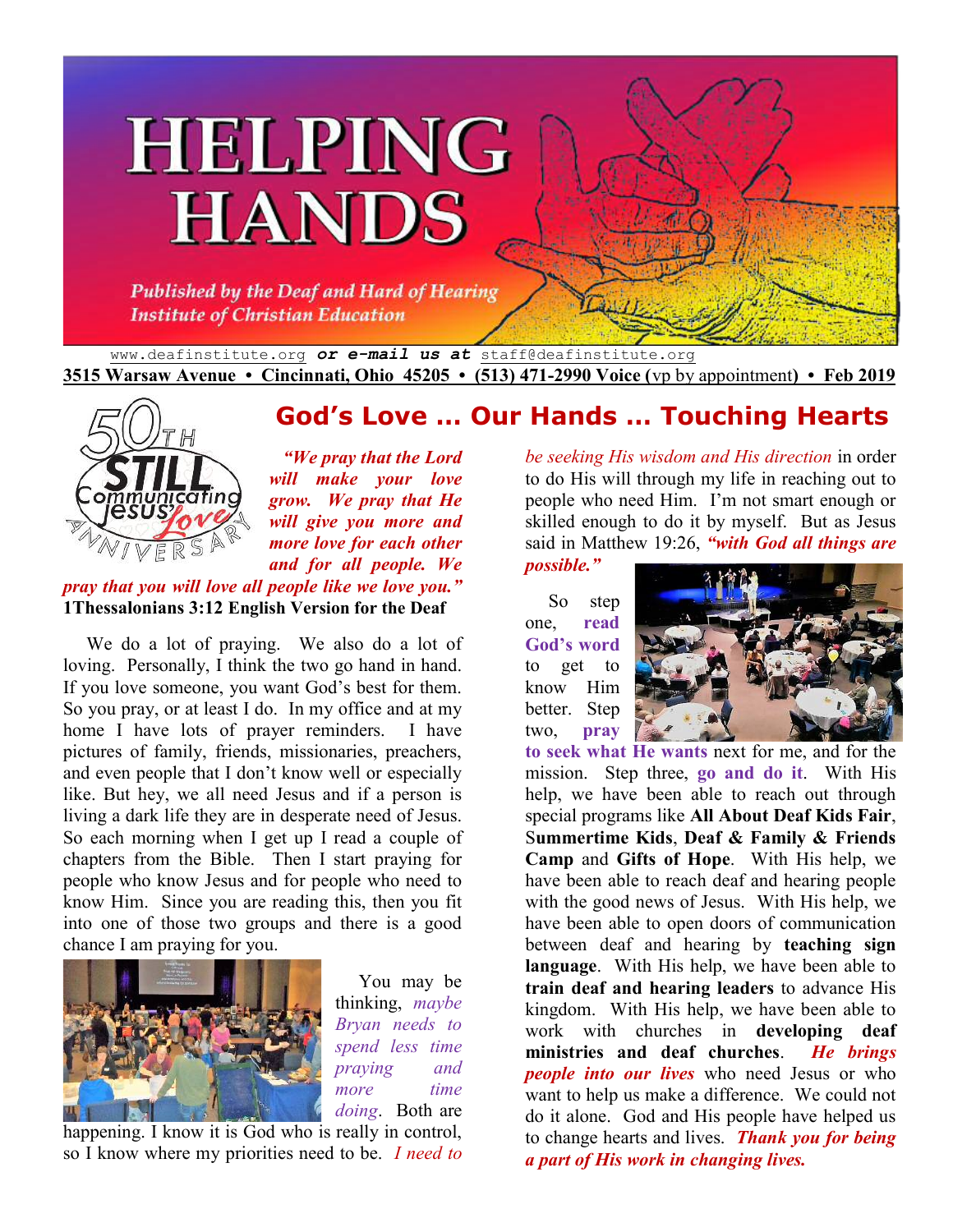

## **The Power of Friendship** *by Kami Kirkland Kami Kirkland*

Have you ever

had someone you just vibe with? You know, the kind of friend who just about finishes your sentence without you even telling them your first thought? Or what about the friend you haven't seen in months, and you are just able to pick right up, right where you left off? Well, this Christmas I r<mark>eceived an early Christmas gift</mark><br>from my daughter, Raquel, when I learned from my daughter, Raquel, when I learned she had found that kind of friendship in Beni. kind of friend who just about finishes your<br>sentence without you even telling them your first<br>thought? Or what about the friend you haven't<br>seen in months, and you are just able to pick<br>right up, right where you left off? **The Power of the stationary of the stationary in the first time in her stationary and the come Raquel at means the smile of the come Raquel at means the small at the stationary particularly the smile of the come Raquel a** 

 All those years back, in *preschool Bible School class*, is when she first met Beni. It was around the same time that **doctors told me she would** 



never talk and never understand language. She would never know how to play or interact with toys or people. She screamed at everything with toys or people. She screamed at everything<br>and kids would often shy away. But not Beni. Beni didn't leave her side.

Beni didn't talk verbally either. The fact **that he didn't talk, that was** *his strength*  **for her.** He was able to **show** her, to **teach** her, and to **embrace** her frustration with kindness. He **showed** her how to play, and that his crayon was for him and her crayon was for her and that's how it **was**, **is**, and **should be** Stability. Words confused her, his hands **talking did not.**  mbrace her frustration with kindness. He<br>wed her how to play, and that his crayon was<br>him and her crayon was for her and that's<br>it was, is, and should be, happily!

Since then, she wants to go to Vacation Bible School every summer to find Beni, because she knows how to play now, and they always do.

It was a great surprise this Christmas when Raquel and Beni discovered that they were both attending the Charlie Brown Christmas skit. Beni said "come on, come on." Raquel looked at me with questioning eyes, and I nodded my head

**life that she asked to sit with a friend** of being uncomfortable and glued to me. I **knew she was with her super her super hero friend Beni and she'd be just fine** ! They had a blast that evening and so did I. with a smile. That was the first time in her

**Friendship is a powerful thing. It beautifully demolishes barriers and builds bridges. Thank you, Ben** is a pow<br>**iolishes** ba<br>you, Beni!

(A note from Pam: *What a thrill for me, as Family Ministries Representative, to see "family ministry" Ministries Representative, to see "family ministry"*<br>happening without me being personally involved! I *am thrilled Beni Blaj (Deaf) is making a difference in his friend Raquel's life.* 

It is wonderful to watch children prompted *by the Lord to see the needs of others – and choose to help! What a blessing to see the fruit of ongoing interactions within the church's activities, like Sunday morning Bible classes, children's worship, Vacation Bible School, Deaf and Family and Friends Camp and National Christian Convention of the Deaf. What a blessing to see the fruit of on*<br>*pns within the church's activities, like*<br>*norning Bible classes, children's wor*<br>*Bible School, Deaf and Family and* 

*All of these organized events require extra planning and support systems, like interpreting (both sign and voice – so both deaf and hearing can understand each other), lesson adju lighting, transportation...and encouragement! Whatever investments are made, including time and Whatever investments are made, including time and money, are worth it! The benefits are out of this world!) All of these organized events require*<br>*g and support systems, like interpreti*<br>*gn and voice – so both deaf and hear*<br>*and each other), lesson adjustments,* 



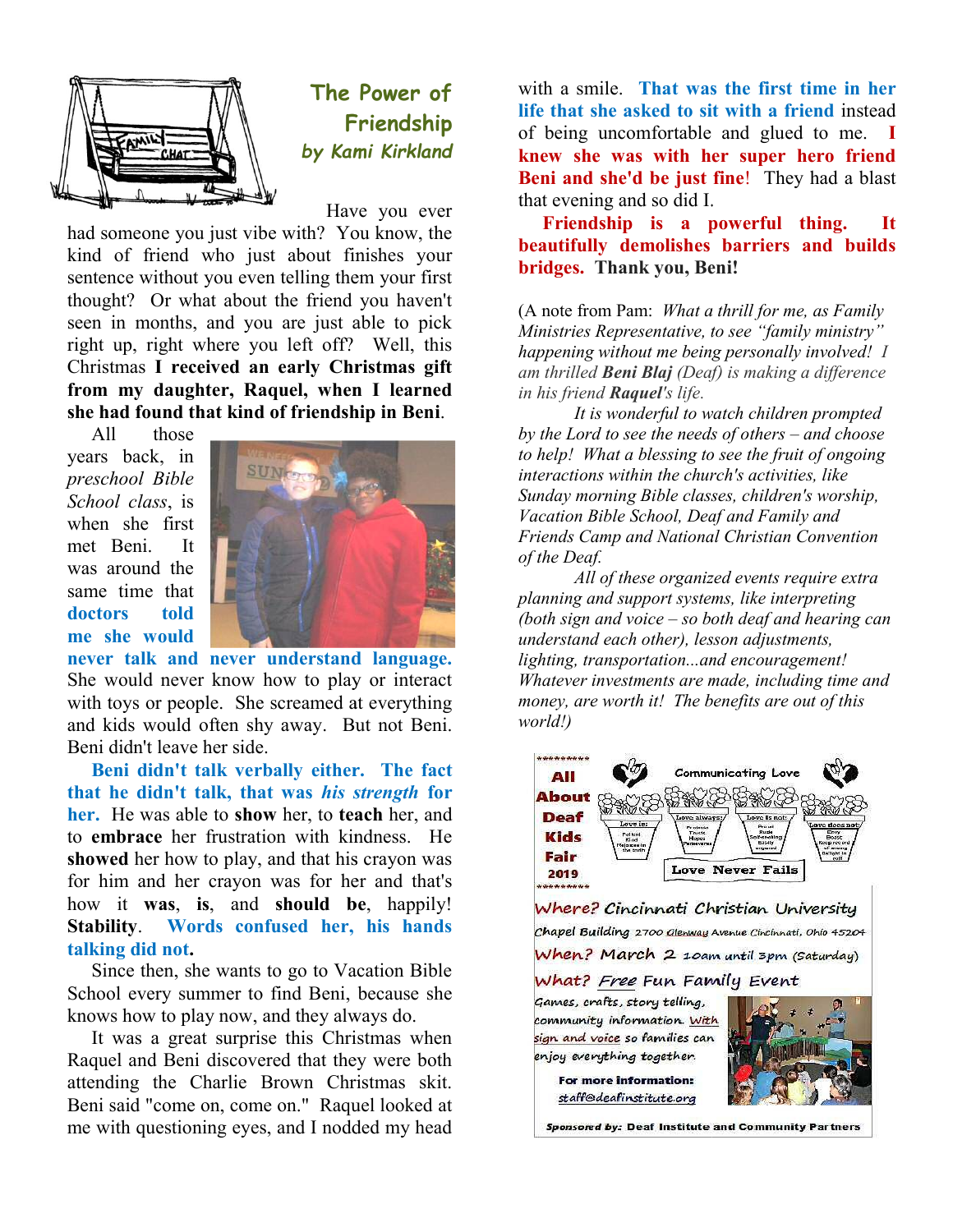

The snow and ice in Cincinnati have almost all melted. Now it's time to make plans to enjoy the Spring and Summer. As usual we have lots planned, starting with our **All About Deaf Kids Fair** at **Cincinnati Christian University** on **March 2.** This is one of our many *free* events. Occasionally we have to charge for things like camp, but all that money goes directly to the camp. As a matter of fact, we actually charge less than the actual costs per person and no one is turned away for financial reasons. **Lake James Christian Assembly** gives us special rate of \$125 per person. We only ask that people pay **\$99 per person** with a maximum charge of \$396 per family. We encourage families to come together and *interpreters are provided for the signing-impaired.* This way, no one gets left out of the fun. We trust that God will provide the additional funds. He always does, one way or another. Children under 10 and individuals with special needs must be accompanied by a responsible adult.

 This year's Deans are **Thomas Wink** of Rochester, NY and **Corey Stapp** from Indianapolis,



IN (*pictured here*). They and their all volunteer staff have been making great plans for a fun and growing experience on June 20-23. We hope to see you there. *Please check our website or email or call us for more information.*

### **Need a VBS or Camp Mission?**

*Now* would be a good time to check with us about using the **Deaf Institute** as your VBS or Camp Mission Project**.** *The Deaf are a vast unreached people group.* Less than 10% of deaf people in the USA worship God in any way.

 You don't have to cross an ocean or a border to experience a different language and culture group. *Imagine being able to share God's love in a way you never have before.* We would love to come and teach some sign language and share our mission goals with your VBS or Camp.

## *Memorial Gifts*

In Memory of *Katie Byrnes* John & Jayne Byrnes Judith Sobota

In Memory of *Becky Campbell* Fairis Campbell

In Memory of *Delores Campbell* Bryan & Pam Eubanks

In Memory of *Carol Jackson* Bryan & Pam Eubanks

In Memory of *Jason Scholl* Bryan & Pam Eubanks

In Memory of *Mary Smith* Bryan & Pam Eubanks

In Memory of *Evelyn Stoffregen* Judith Sobota

In Memory of *Richard Walkden* Bernice Walkden

> In Memory of *Irma Wells* Bryan & Pam Eubanks

In Honor of **Rick Long** Jim & Gloria Arnold

~~~~~~~~~~~~~~